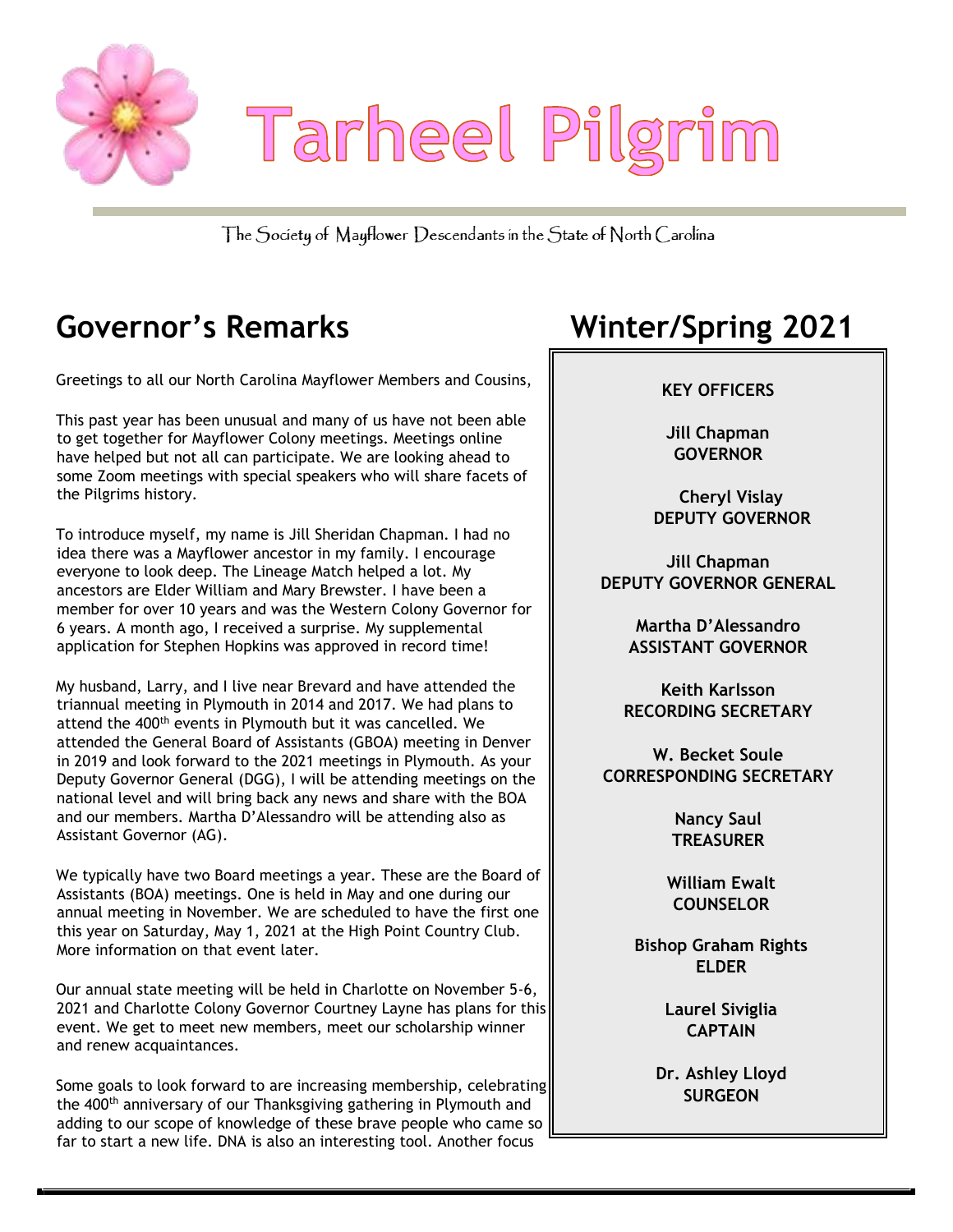is our scholarship program. Jewel Parker was the recipient of the scholarship in 2017 and has kept in touch and now has her master's degree and has published numerous articles on the role of women in Colonial times. The scholarship is funded through the sale of our NC pins, our Silver Medallions and donations. You can order these from our website or listings in the newsletter.

We are considering forming a Junior membership program as we have numerous inquiries about young people becoming involved.

I have been compiling newspaper articles on the beginning and first years of the Mayflower Society in North Carolina. It began in Asheville in 1924 so the 100<sup>th</sup> anniversary will be coming up in 3 more years. Let's celebrate then!

My sincere thanks to our North Carolina Board of Assistants members who provide the valuable leadership, member assistance and overall support to our Society. Each BOA member has a vital role and responsibility that contributes to the smooth operation and growth of our Society. Their dedication and commitments are key to our growth and success by ensuring we are a vibrant society dedicated to supporting our members and working with potential new members to join and become involved.

I thank each of you very much for all you do for our society and I am proud to work with you.

Welcome to all the new members in 2020! Congratulations on completing the necessary paperwork to become members. The history of Plymouth Colony is so interesting.

Additionally, A key program we have is to award a scholarship to a deserving graduate student interested in pursuing studies in History.

We can look forward to 2021 and make a point to ENJOY our Society of Mayflower Descendants in North Carolina.

Best regards, Jill S. Chapman Governor, DDG, SMDNC



Chairman of the Transylvania County Commissioners, Mike Hawkins, presents a proclamation of the 400th anniversary of the arrival of the Mayflower to NC Deputy Governor, Jill S. Chapman, of the General Society of Mayflower Descendants.



NC State Senator Chuck Edwards and State Representative Jake Johnson present Deputy Governor, Jill S. Chapman, with a certificate from the House and Senate of the State of North Carolina in recognition of the 400th Anniversary of the Mayflower Landing in Plymouth, MA.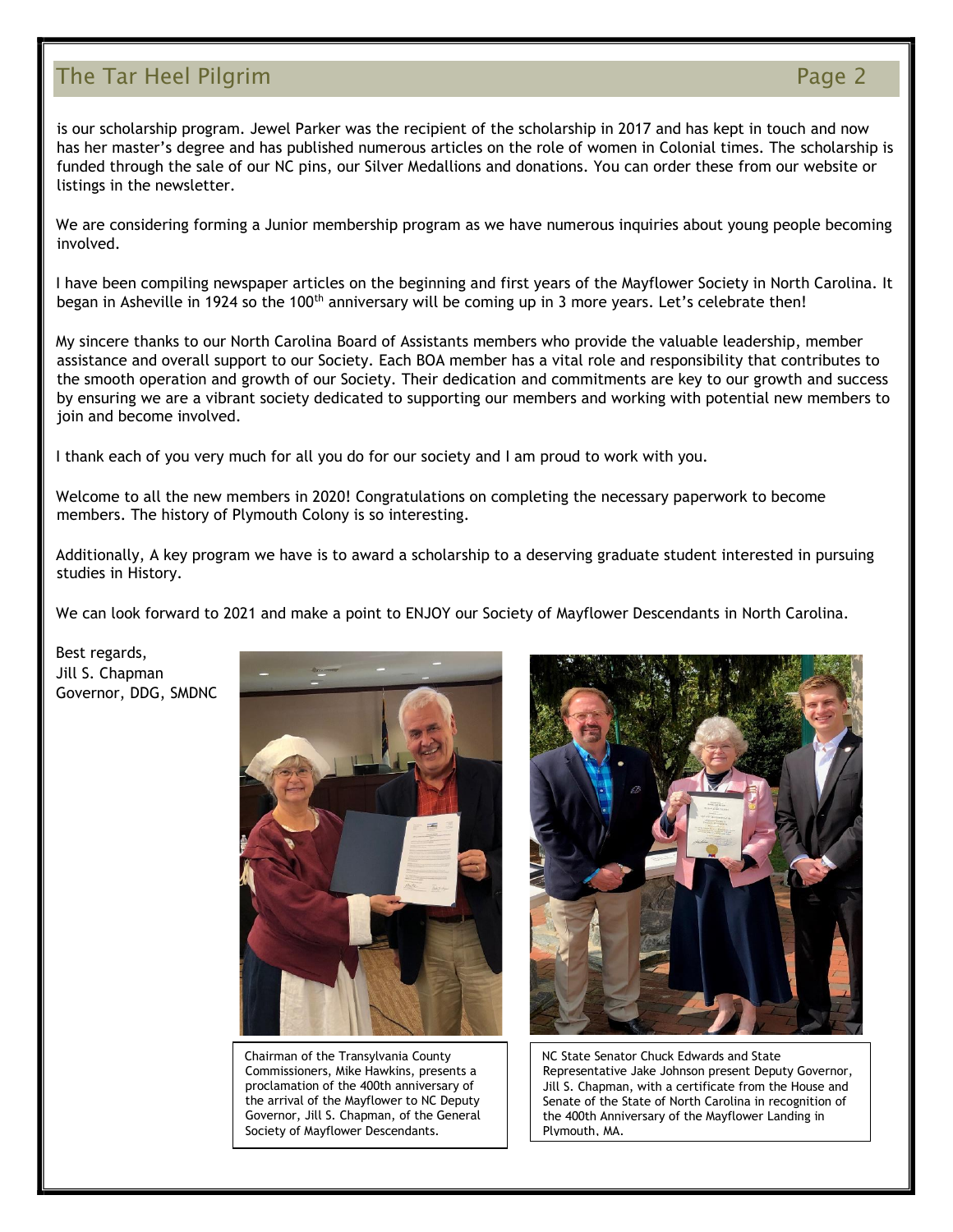### Webinar with Governor General Hurt January 19, 2021

This evening Governor General Jane Hurt gave a State of the Society webinar. It covered all facets of the Mayflower Society.

Annual reports are due. Becket Soule had ours done right away. I believe we were the first member society to have completed that report. Thank you to Rev. Becket Soule!

Mark your calendar for September 9-11, 2021 which will be the GBOA meeting in Plymouth. We will be celebrating the  $400<sup>th</sup>$  Thanksgiving event. Thursday, September 9<sup>th</sup> will be Education Day. Friday, September 10th will be the GBOA meeting and on Saturday there will be tours during the day and in the evening, there will be a banquet at Plimoth Patuxet. Tours will be organized at the later date. The Massachusetts Society is hosting the GBOA event. Sign up will begin on March 1<sup>st</sup>. Registration will be \$65. On July 18th late registration will be \$85. GBOA Luncheon on Friday is \$35 and the Garden reception is \$20. The banquet on Saturday night is \$125.

One can go on YouTube to the Massachusetts House Museum and Local History site and watch What is a House Museum? This is the Mayflower Society House.

The Society will have a new website by September 2021.

Please remember to donate during the Annual Appeal drive and maybe join the 1620 Club.

A transfer of deeds is in progress for the Corn Hill property on Cape Cod.

A special thank you to Susan Roser who has been the Mayflower Quarterly Magazine editor from 2016 to 2020. Andrew Whipple is the new editor. Becket Soule is on the MQM Review Committee.

A Zoom meeting was held with the Executive board on January  $11<sup>th</sup>$  due to water damage issues at the Society House. Historic wallpaper and flooring were damaged as well as other water issues due to copper pipes and knob and tube wiring. There are issues with the heating and air conditioning also. The insurance deductible was \$100,000. Because of a special wireless shutoff system (for plumbing only) being installed in the house, the deductible was reduced to \$50,000.

Another meeting was held on Jan. 13<sup>th</sup> with Elder General Thomas Pike giving the invocation. Former Governor General Judy Swan reported on the Silver Books project. Lots of updated books are coming out. Becket Soule is working on the Soule family book. Others in progress are William White, James Chilton, William Bradford, Thomas Rogers and Peter Brown. Muriel Cushing is working on a Hopkins update.

Judy Swan wants to be replaced as Chairman but will stay on as a researcher.

Because the Extended Family Societies were not able to meet in November, they will not be charged the usual annual fee in 2021.

The Meeting House will receive 1.7 million from the trust of member Janet Schiro. This will certainly help with the renovations on the Meeting House. The board will also decide on one contractor for the entire interior project. Three contractors will be considered. Cultural grants are in the works also.

Nancy Saul from North Carolina is on the Scholarship committee.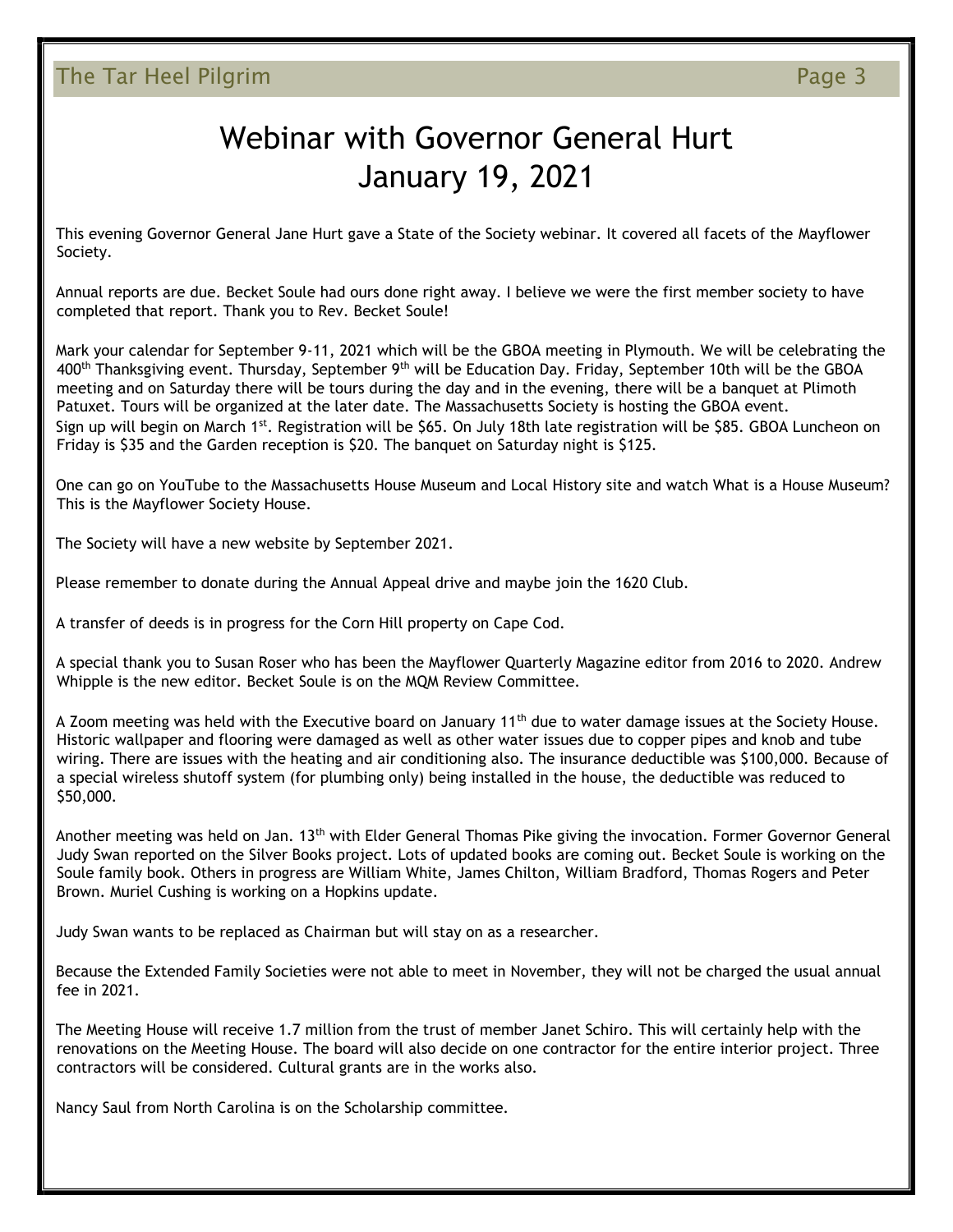Governor General Hurt said that all applications and fees will be routed through each member society. The price for a certificate will remain \$2.50. Issues have been arising with the postal service regarding delivery in a timely manner. She reported that 706 applications were received in one month. This is a very significant increase, and she thanks the member society Historians and Midge Hurtuk and team. The total for 2019 was 2813 applications, while the 2020 total was 4091. We send a special thank you to Cheryl Vislay and her team who have done a great job this year. GSMD is hiring remote workers as verifiers.

Be sure to look at the new Shop site. It is reported that sales reached a new high of \$51,000.

The next GBOA webinar meeting will be in April 2021.

This is the latest from Governor General Hurt.

Best regards, Jill S. Chapman NC Governor DDG

### **North Carolina Society's Webpage**

We invite you to look there for upcoming events, all newsletters, listing of officers, a roster of members, history of our society and much more. The website is located at http://www.mayflowernc.org

### **Facebook**

Please visit our newly created FACEBOOK Page, "Society of Mayflower Descendants in the State of North Carolina." Kudos to our cousin John Harman, Jr, for the creation. Please feel free to visit and add content.

## **Tar Heel Pilgrim**

Editor's note: Do you have an ancestors' sketch you would like to share, interesting Mayflower history, news in your colony or 400th Anniversary Events being planned? Please feel free to share, next issue – Summer/Fall is being planned for August 2021. Also, an emailed version is emailed to all members with an email address. If you want to get the emailed version, please pass along your email address.

Editor - Grant Mark Peterson 105 Hardaway Court Cary, NC 27513 grant.mark.peterson@gmail.com 919-271-3324

### **Necrology**

*O God, whose mercies cannot be numbered, accept our prayers on behalf of the Pilgrim servants departed, and grant them entrance into the land of light and joy, in the fellowship of thy saints. Amen*

Alexander Woollcott 12/12/2019 Sylvia Corey 11/9/20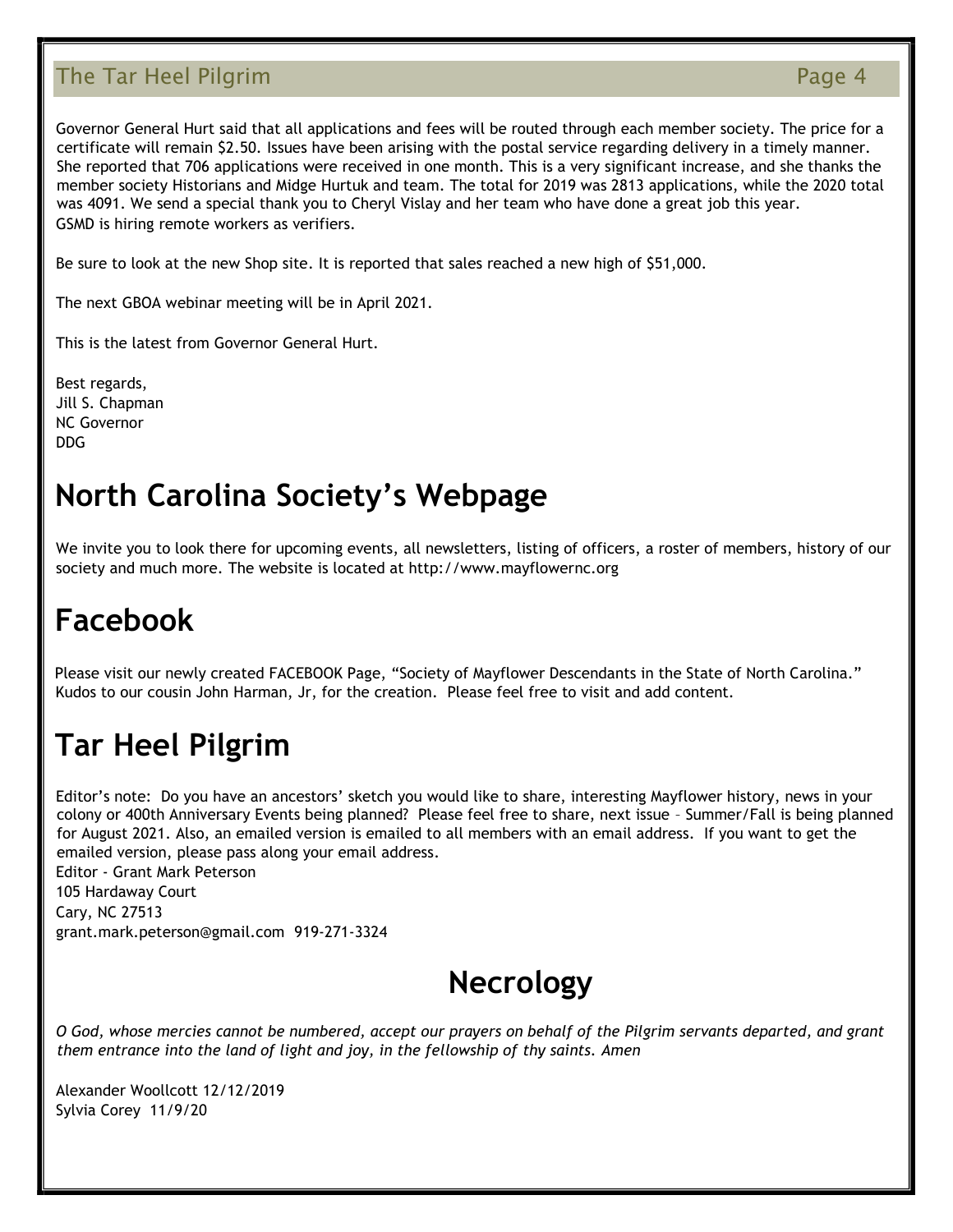#### The Tar Heel Pilgrim **Page 5** and the Contract of Contract of Page 5

### **New Members -The North Carolina Society is pleased to welcome sixteen new members:**

Dues are now \$50 and the application fee is \$175- so the Preliminary form now costs a total of \$225 (includes current years dues and application fee) effective August 1, 2020.

| <b>New Members</b> |       |                                       |           |                         |         |            |
|--------------------|-------|---------------------------------------|-----------|-------------------------|---------|------------|
| 2168               | 98102 | Elaine Farnsworth                     | <b>CH</b> | Stephen Hopkins         | Regular | 7-Aug-20   |
| 2169               | 98103 | <b>George Thomas Smith III</b>        | <b>CE</b> | John Alden              | Regular | 7-Aug-20   |
| 2170               | 98162 | William Edward Smith                  | <b>CE</b> | John Alden              | Regular | 14-Aug-20  |
| 2171               | 98272 | Jennette Hartshorn (Campbell) Skinner | <b>CE</b> | Howland                 | Regular | 25-Aug-20  |
| 2172               | 98273 | Sara Elizabeth Truelove               | <b>CE</b> | <b>Mullins</b>          | Regular | 25-Aug-20  |
| 2173               | 98347 | Jennifer Ann Chapman                  | WE        | <b>William Brewster</b> | Regular | $1-Sep-20$ |
| 2174               | 98447 | Lowell R. Mason                       | <b>SE</b> | Howland                 | Regular | 11-Sep-20  |
| 2176               | 98857 | Christy Ann (Gehring) Faulkner        | <b>PD</b> | Warren                  | Regular | 30-Oct-20  |
| 2178               | 98977 | Michael Edward Bramlet                | <b>CH</b> | James Chilton           | Regular | 13-Nov-20  |
| 2179               | 98978 | Ann Bradley (Carver) Del Vecchio      | <b>CH</b> | John Alden              | Regular | 13-Nov-20  |
| 2180               | 98979 | Douglass Wayne Wheeler                | <b>CH</b> | Myles Standish          | Regular | 13-Nov-20  |
| 2181               | 99010 | Alison Marie (Douglass) Bereuter      | WE        | Warren                  | Regular | 17-Nov-20  |
| 2182               | 99011 | Leigh Ann (Douglass) Renshaw          | WE        | Warren                  | Regular | 17-Nov-20  |
| 2183               | 99130 | Nancy Ann (Myers) Thompson            | <b>CH</b> | Soule                   | Regular | 8-Dec-20   |
| 2184               | 99131 | Karen Wolcott                         | <b>CH</b> | <b>Brewster</b>         | Regular | 8-Dec-20   |
| 2185               | 99166 | Mary Louise (Greives) Barron          | <b>CH</b> | Howland                 | Regular | 11-Dec-20  |

#### **Transfers**

| 2175 | 79848 | <b>Susan Stout-Pierce</b>     | NE        | Alden           | Regular | Transfer<br>10/29/20 |
|------|-------|-------------------------------|-----------|-----------------|---------|----------------------|
| 2177 | 73007 | "Ed" Garland Edgar Conley Jr. | <b>CH</b> | Stephen Hopkins | Regular | Transfer 11-9-20     |

#### Supplementals

| 2149 | 96870 | Karina Jean (Logan) Stephenson | <b>CH</b> | <b>Stephen Hopkins</b> | Regular | 3-Mar-20  |
|------|-------|--------------------------------|-----------|------------------------|---------|-----------|
| 1739 | 76343 | Martha Alling D'Alessandro     | <b>CE</b> | John Tilley            | Regular | 28-Aug-20 |
| 1739 | 76343 | Martha Alling D'Alessandro     | <b>CE</b> | Elizabeth Tilley       | Regular | 11-Sep-20 |
| 1739 | 76343 | Martha Alling D'Alessandro     | <b>CE</b> | Joan Hurst             | Regular | 11-Sep-20 |
|      |       |                                |           |                        | Life    |           |
| 1839 | 82169 | Jill Sheridan Chapman          | WE        | <b>Stephen Hopkins</b> | Member  | 24-Nov-20 |
| 2115 | 94875 | Debra Yonkers                  | CН        | Elizabeth Tilley       | Regular | 22-Dec-20 |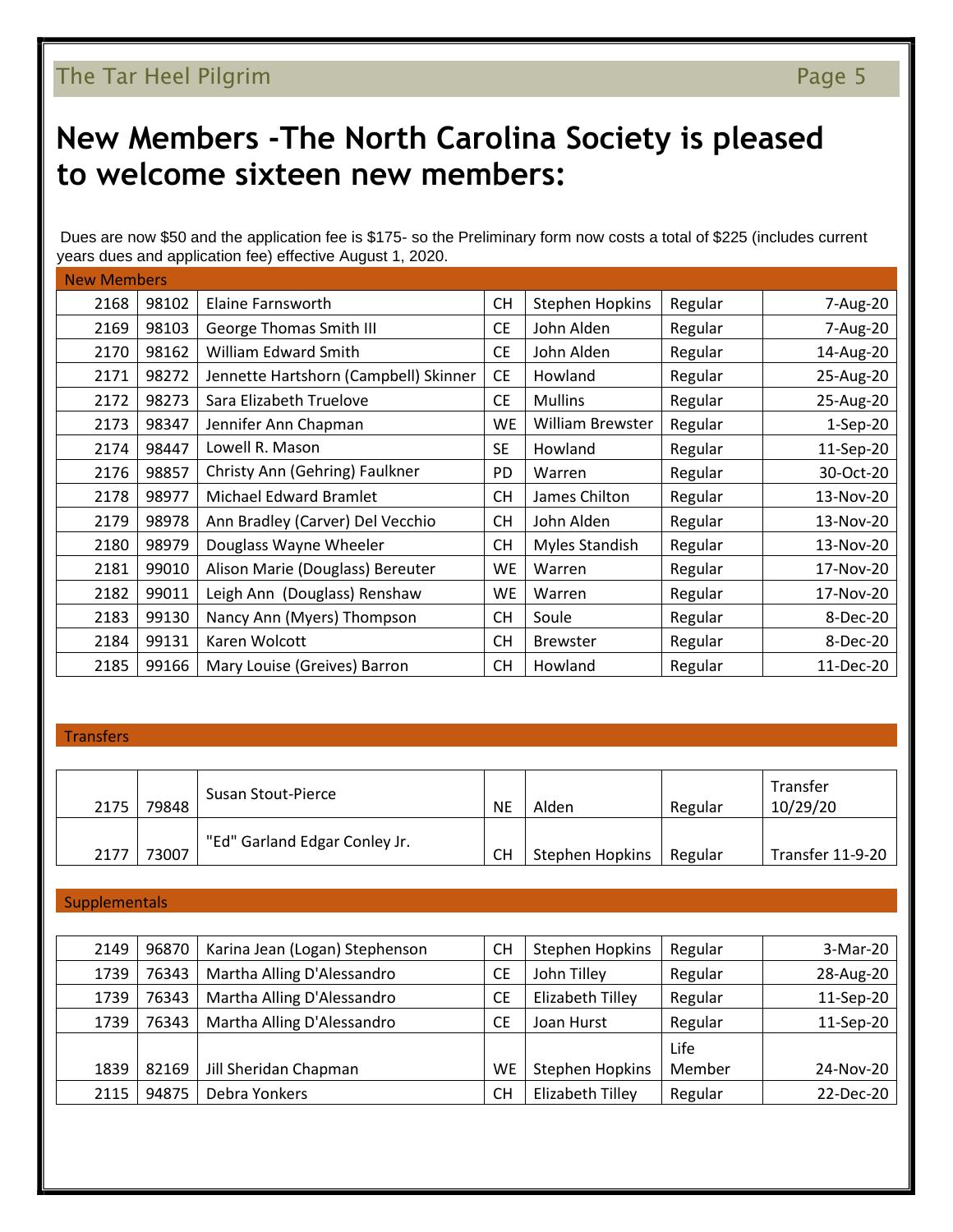### **GSMD INSIGNIA**

Do you have questions about the GSMD Insignia? Many new and existing members do. This excerpt from the GSMD website may answer your question. You can go to the GSMD website to find out more under the "shop" tab.

The authority is the GSMD Insignia Chair. Jane will be happy to assist you with questions or sales. Enjoy your GSMD insignia and wear it with pride!

#### **Jane D. Schleinzer, GSMD Member at Large GSMD Insignia Chair 630-380-2089 Email: Insignia@TheMayflowerSociety.org**

#### **General Guidelines**

General Society of Mayflower Descendant members and officers may wear breast medals and officer neck medallions.

Breast medals include the Member medal, Member Society/Colony Officer medal, Past Governor medal, Past Colony/Lt. Governor medal, GSMD National Officer medal, Miniature Member medal, Junior Member medal, and former GSMD National Officer medal.

Curved bars, pinned to the ribbon on the medal, are not interchangeable between these medals as there are differences in the purposes for the medals. Curved bars are engraved with the names of ancestors, names of colonies and Member Society and National office titles. Members generally wear three or fewer breast medals displaying curved bars.

• Member medals come with a straight gold top bar engraved with the member's society name. Curved ancestor bars may be attached below on the ribbon.

• Member Society/Colony Officer medals come with a straight gold top bar engraved with the members society name. Title bars for offices held, past or present, are attached on the ribbon below the top bar, next a colony name bar and title bars for colony offices held below the colony name bar.

• GSMD National Officer medals come with a straight gold top bar engraved GSMD. Title bars for Deputy Governor General, Assistant General, as well as GSMD Chair and Committee member bars should be attached below on the ribbon.

Members may wear a maximum of three breast medals. The GSMD National Officer medal with the highest office held should be on the right, as viewed by another person. In the middle, the Member Society/Colony Officer medal, Past Governor medal or Past Colony Governor medal and to the left, closest to the heart, the Member medal. Whether wearing one, two, or three medals, all should be in a straight row and balanced over the heart.

Curved bars are not interchangeable between medals and should only be attached to the medals indicated above. Ancestor bars are placed on Member medals. Member Society title bars are placed on Member Society/Colony Officer medals and GSMD National title bars are placed on National GSMD medals.

*There are additional pins and Mayflower related items for sale in the GSMD shop found on the GSMD website. SMDNC also has a Member Society pin for NC and Silver Medallions for purchase. More information on these two NC items is located on the SMDNC website.*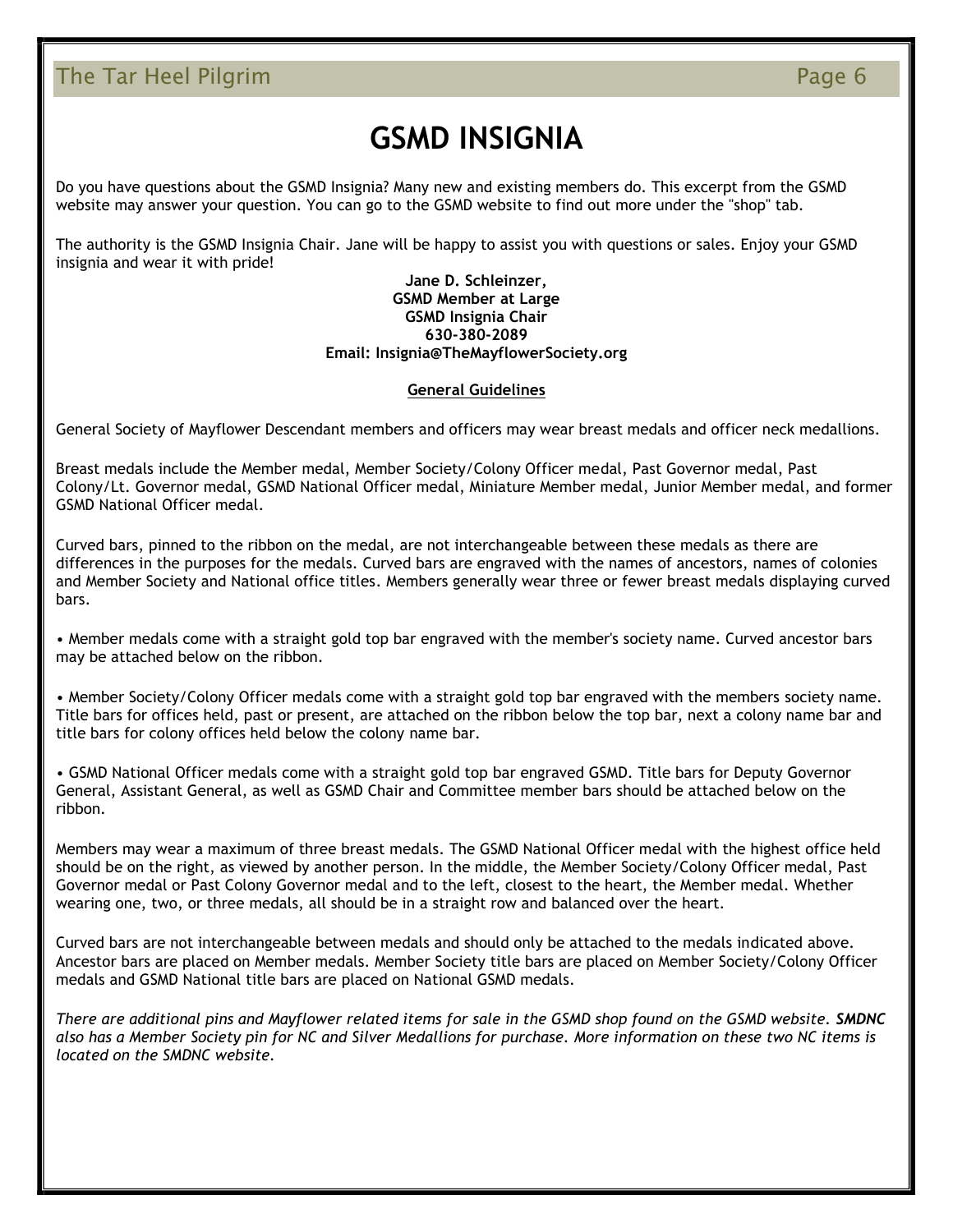#### The Tar Heel Pilgrim **Page 7** and the Tar Heel Pilgrim Page 7

### 2020 SMDNC Martha Ellen Ward Educational Scholarship

Please see the lovely letter from our scholarship winner!

As this year comes to an end, I have been reflecting on the many things I have to be grateful for. This year has come with unprecedented obstacles, but the support I received from the Society of Mayflower Descendants has helped me get through many of them. One area of my life that has been greatly unburdened of worry is related to my financial situation. With the current pandemic, it has been near impossible to find a job where I felt safe working, that matches

my qualifications, or both. With the generous scholarship provided to me by the Society of Mayflower Descendants, I have been able to focus on my first semester of graduate school and not worry about paying my rent, buying groceries, or taking care of my bills. As we continue to learn about the virus and take increasingly preventative measures to keep each other safe, I have become more comfortable with job searching and hope to secure something soon. With all of the challenges I have faced this semester, it would have been so much more taxing on my spirit if I had to worry about school expenses and everyday essential needs. Thank you again for your generosity! Please pass on my gratitude to the members of the Mayflower Society who have made this possible for me.

I wanted to also thank you for the article you sent to me earlier this semester. It was very engaging and thought provoking. I also appreciate the email you recently sent with the copy of your recent meeting minutes where I was introduced. They were truly a joy to receive.

I hope 2021 brings us all new opportunities and an abundance of joy. I wish you all a happy holiday season.



Best wishes & with much appreciation,

Amanda Roberts

### Now Open! The 2021 Scholarship Application is Available!

The General Society of Mayflower Descendants (GSMD) Scholarship Program is offering scholarships to graduating high school seniors who are Mayflower descendants and will be attending a four-year college or university or two-year community college.

In the spirit of the Mayflower settlers seeking to better themselves by moving to a new and uncharted world, special consideration will be given to applicants who have demonstrated a commitment to bettering themselves.

Application Deadline for the 2021 GSMD Scholarship Program is March 15, 2021. There is an ancestry requirement for an applicant to be considered for a Mayflower Scholarship: The Application Form must include *a valid GSMD membership number and State Membership Number* as members in good standing for either the applicant or for a parent, grandparent, or great grandparent of the applicant.

This application process should be self-explanatory, and applicants are asked to read all instructions and follow directions carefully. The Scholarship Committee looks forward to reviewing candidates and announcing this year's Scholarship recipients. https://www.themayflowersociety.org/blog/scholarships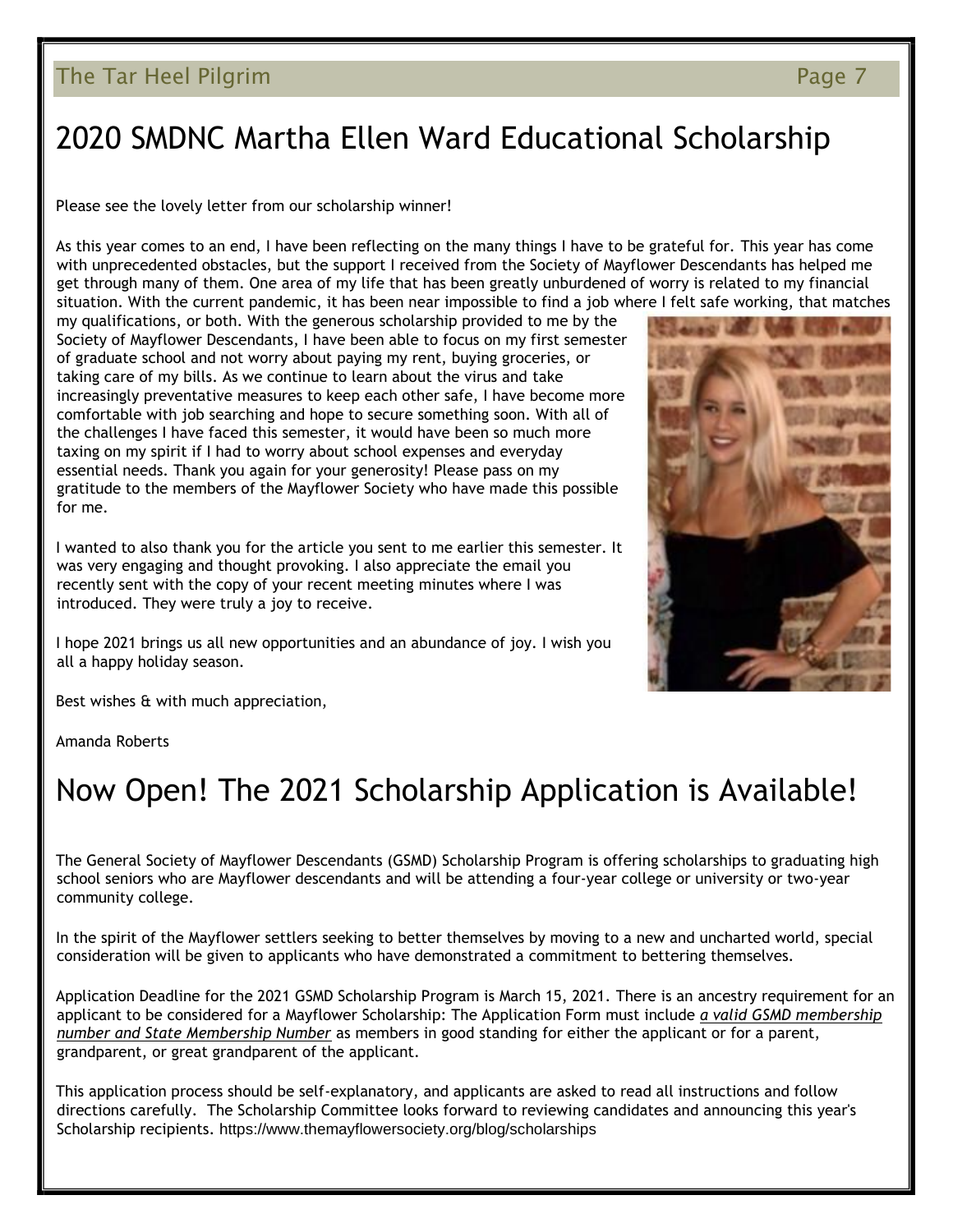### The Tar Heel Pilgrim **Page 8** and the *Page 8* and the *Page 8* **North Carolina Society Merchandise Medallion** 400th Anniversary .999 Pure Silver Medallions Commemorating the 1620 Pilgrims landing at Plymouth, MA The North Carolina Society has minted a 1 Troy Qunce - Proof Quality commemorative 400<sup>th</sup> Anniversary .999 Pure Silver Medallion commemorating the 1620 Pilgrims Landing at Plymouth Rock. 1 Troy Ounce - Proof Quality n Case- \$85.00 each Encapsulated - \$75.00 each Sterling Silver Bezel (to create a necklace) \$25.00 each All proceeds will benefit the SMDNC Annual Scholarship progre **Accepting Cash, Personal Checks or Credit Card (+3.5% convenience** Medallion Order Form: Medallion in Presentation Case- \$85.00 each X\_\_\_\_\_\_ \$\_\_\_\_\_\_\_\_\_\_\_\_ Encapsulated Medallion - \$75.00 each Sterling Silver Bezel - \$25.00 each (to create a necklace) Shipping:  $$5.00$  per Medallion  $X_{\text{max}}$  \$ Sub Total: \$\_\_\_\_\_\_\_\_\_\_\_\_ Credit Card Surcharge (3.5% of Subtotal) Grand Total Make Checks Payable to SMDNC All proceeds will benefit the SMDNC Annual Scholarship program **Mail to: Michael C. Keleher 42 West Road, Leicester, NC 28748** Name: \_\_\_\_\_\_\_\_\_\_\_\_\_\_\_\_\_\_\_\_\_\_\_\_\_\_\_\_\_\_\_\_\_\_\_\_\_\_\_\_\_\_\_\_\_\_\_\_\_\_\_\_\_\_\_\_\_\_\_\_\_\_\_\_\_\_\_\_\_\_\_\_ Full Address: Phone Number: Email: \_\_\_\_\_\_\_\_\_\_\_\_\_\_\_\_\_\_\_\_\_\_\_\_\_\_\_\_\_\_\_\_\_\_\_\_\_\_\_\_\_\_\_\_\_\_\_\_\_\_\_\_\_\_\_\_\_\_\_\_\_\_\_\_\_\_\_\_\_\_\_\_ Credit Card info: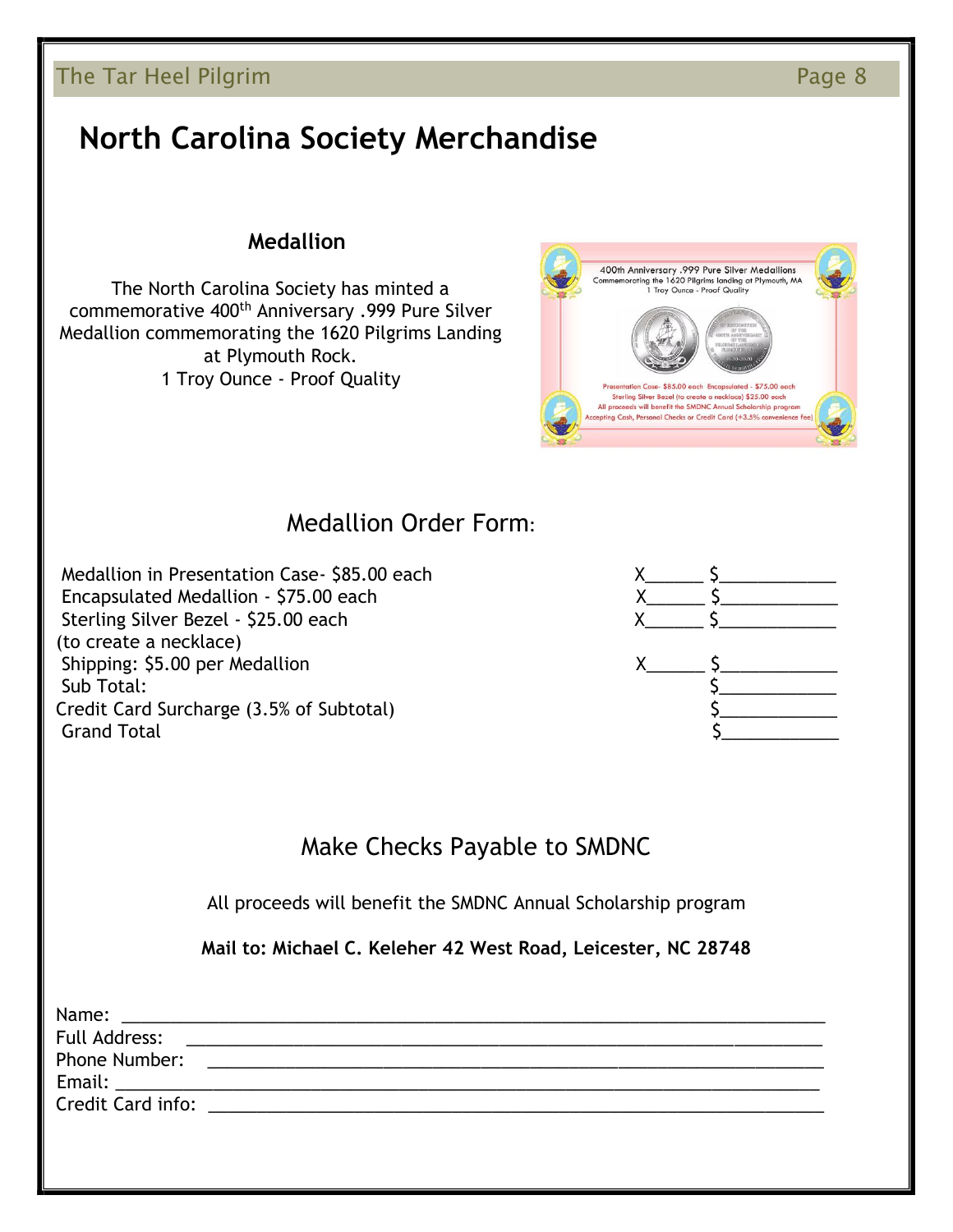#### **Pin**

Our new North Carolina society lapel pin is available. Attaches by clutch back pins.



Mail to: Martha D'Alessandro 8212 Lloyd Allyns Way Raleigh, NC 27615-4898 mdgemjunky@gmail.com 919-349-9981

All sales proceeds from our Pins and Medallions go to the SMDNC Martha Ellen Ward Educational Scholarship Program for Graduate Students enrolled in a College or University within the State of North Carolina.

## **Colony News**

**The Western Colony-** Western Colony member, Rev. Becket Soule, told the Mayflower Story at four separate organizations' meetings in the eastern part of our state last spring. Our plan for Governor Cooper to Proclaim the 400<sup>th</sup> Anniversary of the Mayflower's arrival was cancelled due to the pandemic.

Members Deborah Strum and her sister, Susan Brown completed their project to supply 11 libraries in Western North Carolina with three books each of which told stories of our ancestors. Our May meeting was canceled due to governmental restriction of group gatherings. No November meeting was scheduled due to the pandemic.

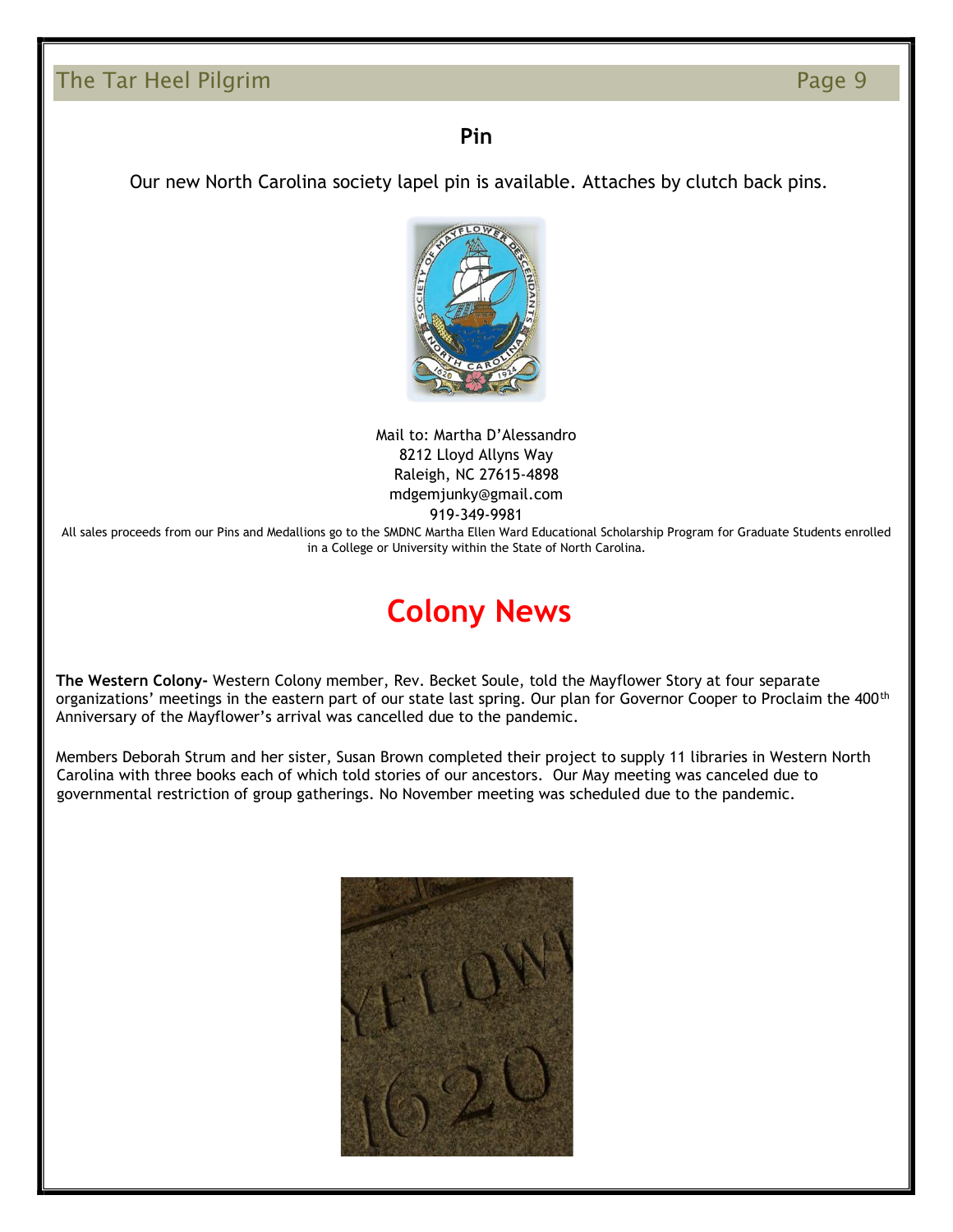### What happened to the Mayflower?

By Tarheel Pilgrim editor Grant Peterson

Christopher Jones, the *Mayflower* captain, had spent a hard winter onboard the ship with the pilgrims in Plymouth harbor before returning to England on April 5, 1621.

Having fulfilled his contract with the Pilgrims, Christopher Jones took the ship out on a trading voyage to Rochelle, France, in October 1621. He picked up a cargo of Bay salt, a product that Rochelle has been a famous producer of since Roman times and did a lively export business with this commodity. This appears to be his last voyage.

Weakened by the rigors of the voyage to the new world and the winter he and his crew spent there, killing half his crew, a year after returning to England he fell ill and died on 4 March 1622 at age 52. He was buried on 5 March in the churchyard of St. Mary's of Rotherhithe. His grave was no doubt initially marked, but its location was lost during a renovation of the building and grounds in 1715. In 1995, a memorial to Jones was erected at the church and another in 2004. I have visited this church and seen the memorial in the churchyard.



*Drawing of the HMS Temeraire being broken up at Rotherhithe in 1838*

For the next two years, the *Mayflower* lay at her berth in Rotherhithe, not far from Jones' grave at St. Mary's. Rotherhithe, along the Thames River, has had a long maritime history and was home to shipyards from the 16th century until the early 20th century.

In May of 1624, the ship was appraised for the purpose of probate and was described by the appraisers as being "*in ruinis.*" Three of the *Mayflower'*s owners applied to the Admiralty court for an appraisal of the ship. One of these applicants was Jones' widow Mrs. Josian (Joan) Jones. This appraisal probably was made to determine the valuation of the ship for the purpose of

settling the estate of its late master. The appraisal was made by four mariners and shipwrights. As a result, it is believed that the *Mayflower* was eventually broken up and sold off as scrap with a scrap value of one hundred and twenty-eight pounds, eight shillings, and fourpence for its wood, anchors, sails and galley equipment.

The need to preserve the Mayflower as something of historical importance would be first on our minds but, clearly not evident to the English at that time. What finally became of the *Mayflower* is an unsettled issue. Charles Edward Banks, an English historian of the Pilgrim ship, claims that the ship was finally broken up, with her timbers used in the construction of a barn at Jordan's village in Buckinghamshire. Tradition claims that this barn still exists as the Mayflower Barn, located within the grounds of Old Jordans in South Buckinghamshire. In 1624, Thomas Russell supposedly added to part of a farmhouse already there with timbers from a ship, believed to be from the Pilgrim ship *Mayflower*, bought from a shipbreaker's yard in Rotherhithe.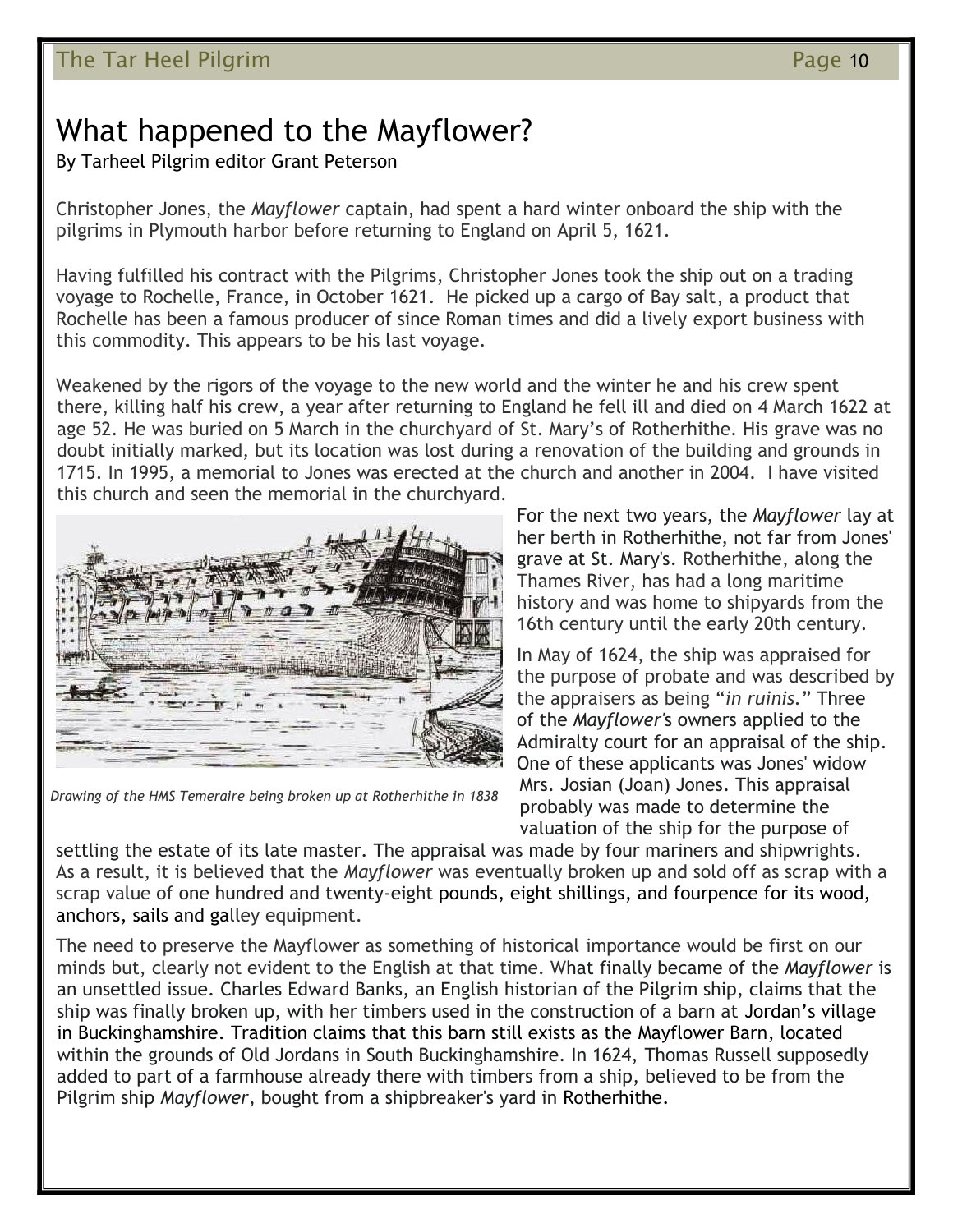Fast forward to the present day, a recent article in the Wall Street Journal, dated July 31, 2019, titled, *"An English Estate with an American Backstory Embarks on a New Journey,"* tells of the present owner of a property being interrupted by knocks on his door by sightseers, coming to Mr. Knapfield's house located 25 miles northwest of London, not to see his house but a glimpse at



American history - looking for the Mayflower Barn, widely believed to have been built by its timbers. The Knapfield's property, Old Jordans, is a former farmhouse once owned by the Quaker church for over 400 years and next to the barn is one of the oldest Quaker cemeteries in Britain and the burial site of William Penn, the wealthy Quaker who established Pennsylvania. The current owner is listing the site for \$18.44 million includes a ten-bedroom house with 14,616 square feet and a double height basement for the owner's collection of over 40 classic and

vintage racing cars lowered to the basement by a car elevator. The Mayflower Barn also is used for storage of some of these vehicles. You can see in the photo the magnificent beams, a timber door heavily engraved with floral motifs originally discovered in the main house, is leaning against the back wall and is reputed to have once hung in the captains' cabin on the Mayflower. The owner is listing the place for sale as he has recently constructed a new residence which can store his entire 40 car collection*.*

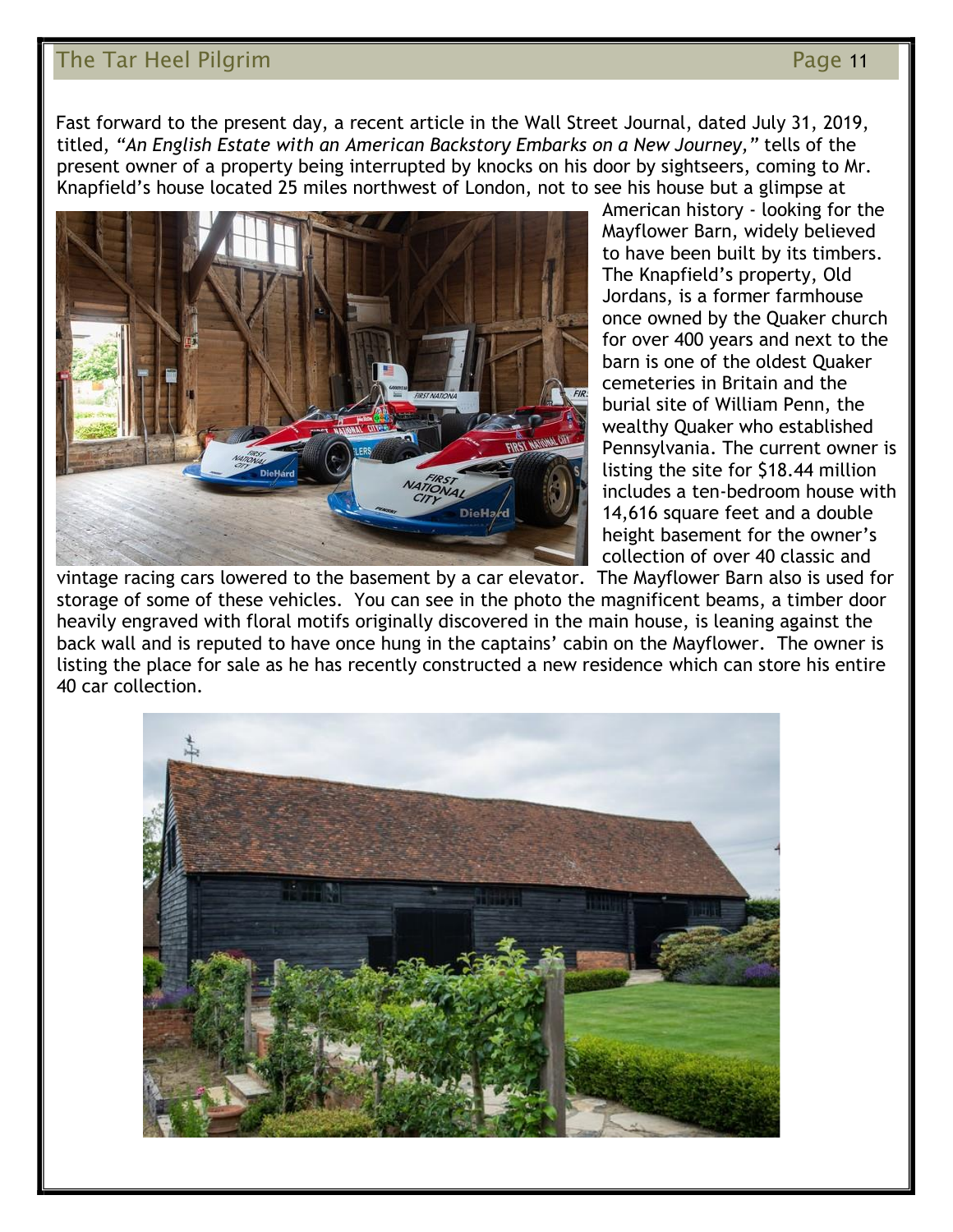#### **Contact Information for North Carolina Society Board of Assistants/Colony Governors**

**Jill Chapman, Governor** 2026 Williamson Creek Pisgah Forest, NC 28768-9588 mayflowerwnc@gmail.com 828-883-2075

**Cheryl Vislay, Deputy Governor**  cvislay@earthlink.net 704-545-7674

**Bishop Graham Rights, Elder**

553 Steeple View Court Winston Salem, NC 27101-5850 ghrights@earthlink.net

 **Keith Karlsson, Recording Secy**

 1605 Bridgeport Drive Raleigh, NC 27615 keithkarlsson@yahoo.com 919-539-7616

**W. Becket Soule, Corresponding Secy** St. Margaret of Scotland Catholic Church P.O. Box 1359 Maggie Valley, NC 28751 wbsoule1620@gmail.com 828-929-0343

> **Nancy Saul, Treasurer** 2401 Thurrock Drive Apex, NC 27539-8719 nqsaul@aol.com, 919-629-7281

**Northeast Colony: Open**

**Southeast Colony: Paul Tompkins** 5609 Goose Creek Lane Fayetteville, NC 28304-4819 p.tompkins10@gmail.com

**Piedmont Colony: Sallie Bardelas** 400 Edgedale Drive High Point, NC 27262-2908 sybardelas@me.com

**Cheryl Vislay, Historian** cvislay@earthlink.net 704-545-7674

**Karina Stephenson, Co-Historian** karinastephenson@yahoo.com

**W. Becket Soule, Rev. Dr., Co-Historian** wbsoule1620@gmail.com

**Lynn Pritchard, Co-Historian**

**Ashley Lloyd, Surgeon** 1330 Saint Mary's Street Raleigh, NC 27605-3334 ashley\_lloyd@hotmail.com

**Laurel Siviglia, Captain** 912 cedar Grove Road Pittsboro, NC 27312 laurel@siviglias.com 919-929-0644

**Jill Chapman, DGG** 2026 Williamson Creek Pisgah Forest, NC 28768-9588 mayflowerwnc@gmail.com 828-883-2075

**Martha D'Alessandro, AG** 8212 Lloyd Allyns Way Raleigh, NC 27615-4898 mdgemjunky@gmail.com 919-349-9981

#### **Western Colony:**

**Judy Hughes** 295 Young Cove Rd. Franklin, NC 28734 judyhughes36@gmail.com 828-524-7740

**Central Colony: Martha D'Alessandro** 8212 Lloyd Allyns Way Raleigh, NC 27615-4898 mdgemjunky@gmail.com 919-349-9981

**Charlotte Colony: Courtney Layne** 5407 Stallworth Drive Charlotte, NC 28226-4002 courtneylayne@hotmail.com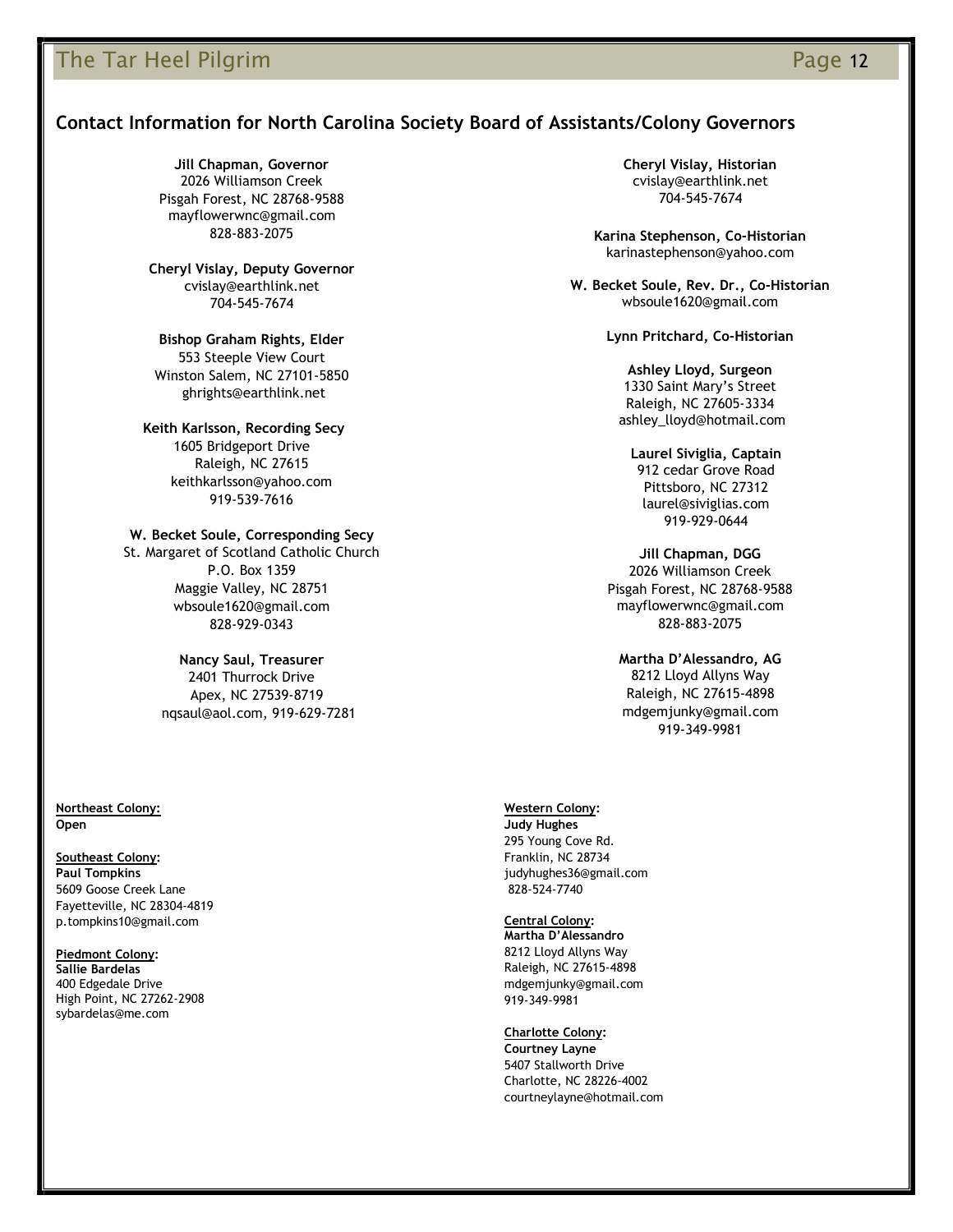### The Society of Mayflower Descendants in the State of North Carolina

The North Carolina Society of Mayflower Descendants received its charter from the General Society of Mayflower Descendants at the 10<sup>th</sup> triennial convention held at Plymouth, Massachusetts on September 2, 1924. North Carolina was the 19th chartered and the only state chartered south of the District of Columbia. The petition for the charter was signed by 22 residents of North Carolina who were Society members in other states.

Addison Pierce Monroe, of Providence, Rhode Island was Governor General of the General Society and was a frequent visitor to Asheville, North Carolina. While in Asheville he helped local organizers to take the proper steps to form a Society in North Carolina. Burnham Standish Colburn, of Baltimore, who joined the Biltmore Forest Company in 1920 as Vice President and bought a (second) home in Biltmore Forest. With the assistance of Macon Rush "Mike" Dunnagan, Burnham Standish Colburn obtained the signatures of members of several state societies, who lived in North Carolina, to sign the petition for the charter.

Signers of The Petition to Establish the Society of Mayflower Descendants in the State of North Carolina

| From Baltimore:     | Burnham Standish Colburn                            | NC $# 1$ GS $# $<br>44  |
|---------------------|-----------------------------------------------------|-------------------------|
|                     | William Cullen Colburn (Burnham's son)              | NC # 20 DS # 100        |
|                     | Chester Pierce Monroe (also had a home in Ashville) | NC #3 GS # 139          |
|                     | James G. K. McClure, Jr.                            | NC #12 GS #<br>260      |
|                     | Luria Lee Lyons                                     | NC #13 GS # 924         |
|                     | Mrs. T. D. Lovell                                   |                         |
| From Asheville:     | Mrs. John Grier Baird                               | #4 GS # 375<br>NC.      |
|                     | Lee A. Folger                                       | NC .<br>#5 GS #<br>- 55 |
|                     | Macon Rush Dunnagan                                 | #2 GS # 756<br>NC .     |
| From Charlotte:     | <b>Leonard Tufts</b>                                | NC #7 GS #1679          |
| From Pinehurst:     | Mrs. Edward Cyrus Winslow                           | NC #6 GS # 714          |
| From Tarboro:       | Dr. Elmer S. Waring                                 |                         |
| From Raleigh:       | Benjamin Franklin Folger                            |                         |
| From Dodson:        | Mrs. Roderick Belton John                           | NC $\#8$ GS $\#$ 506    |
| From Fayetteville:  | Mrs. Frank P. Hall                                  | NC #9 GS # 1478         |
| From Belmont:       | Miss Mary Wilson Pruett                             | NC #10 GS #<br>- 78     |
| From Lenoir:        | Horace Waldo Porter                                 | NC #11 GS # 914         |
| From Greensboro:    | Claude Remulus Dunnagan                             | NC #15 GS # 757         |
| From Winston-Salem: | Mrs. Franklin L. Townsend                           | NC #19 GS # 435         |
| From Durham:        | Edward K. Powe, Jr.                                 | NC #17 GS #<br>- 57     |
| From West Durham:   | Miss Laura Delphina Worth                           |                         |
|                     | From Guilford College: Mrs. Maude D. Shackleford    | NC #18 GS # 900         |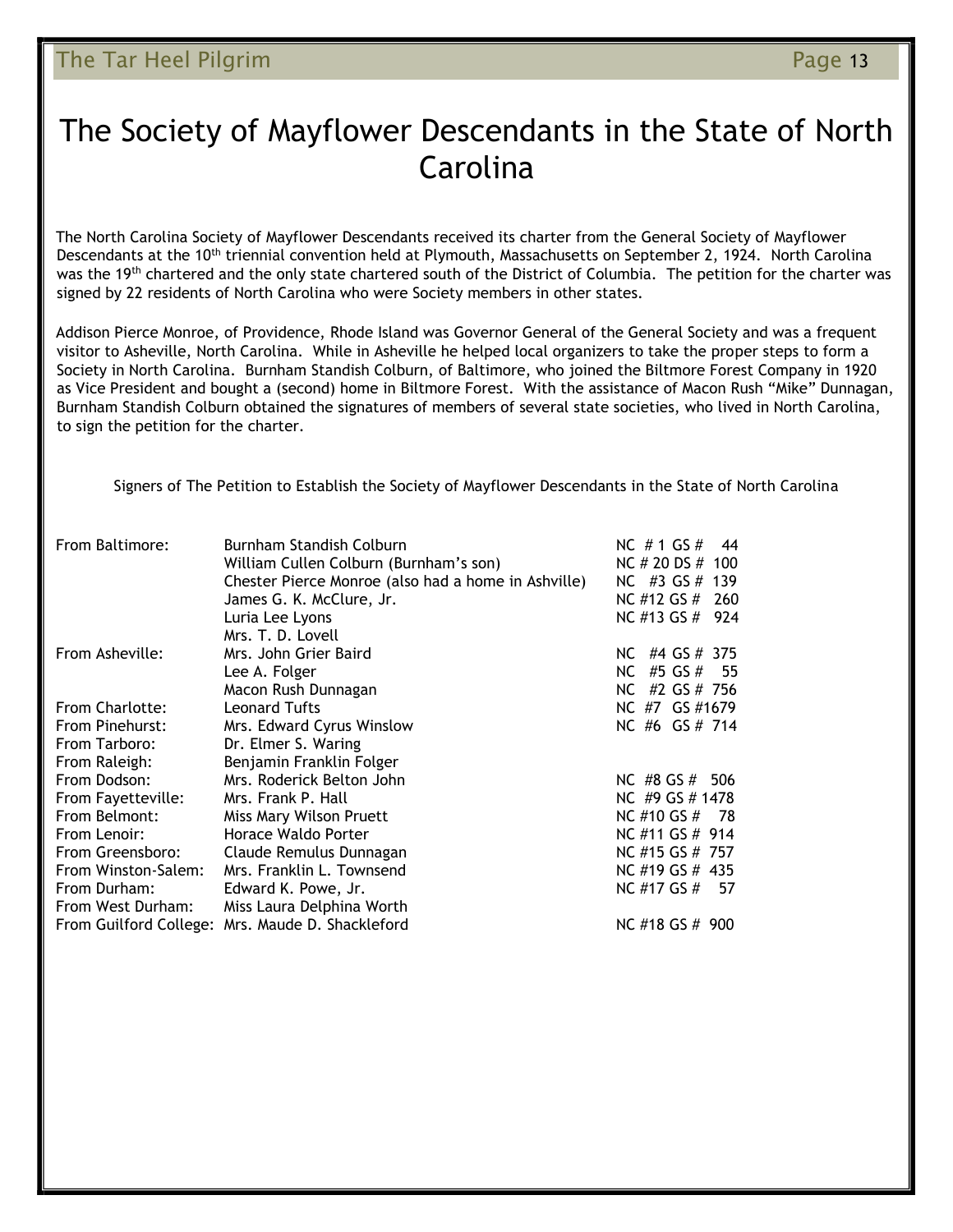### The First and Other Early Meetings of the Society of Mayflower Descendants in the State of North Carolina

The First Meeting of the Society of Mayflower Descendants in the State of North Carolina was held at the home of Burnham Standish Colburn in Biltmore Forest on November 22, 1924, with 14 of the original applicants present. At the meeting the following initial officers were elected:

Burnham Standish Colburn (Asheville) Governor Leonard Tufts (Pinehurst) Deputy Governor Chester Pierce Monroe (Asheville) Secretary – Treasurer Macon Rush Dunnagan (Charlotte) Historian James G.K. McClure, Jr. (Asheville) Elder Board of Assistants: Lee A. Folger (Charlotte) Mrs. James Grier Baird (Charlotte) Mrs. T.D. Rhodes (Asheville) L.Lyons Lee (Asheville) James K. Powe (Durham)

It should be noted that Macon Rush "Mike" Dunnagan, the new Society's Historian, was on the staff of the Asheville Citizens-Times, and as a result numerous articles were published by the paper for many years. Articles published by the Asheville Citizens-Times provided a substantial amount of information related to the history of the Society of Mayflower Descendants in the State of North Carolina.

The Second Annual Meeting was held at the George Vanderbilt Hotel in Asheville on November 28, 1925. The keynote speaker was Harold G. Murray, of New York City and Secretary General of the General Society of Mayflower Descendants. Mr. Murray praised the North Carolina Society as one of the most successful societies after one year. In its first year the Society grew from 21 charter members to 50 members. Burnham Standish Colburn, a banker in Asheville, was unanimously re-elected Governor at the business session preceding the dinner.

The Fifth Annual Meeting met at the Grove Park in on December 1, 1928. Howard Bement, the headmaster of the Asheville School for Boys was the principal speaker. Burnham Standish Colburn was re-elected Governor. The Society had 134 members.

The Seventh Annual meeting was held on November 29, 1930. Burnham Standish Colburn was re-elected Governor.

The Eighth Annual Meeting was held at the George Vanderbilt Hotel on November 21, 1931. Burnham Standish Colburn was again elected Governor. The Mayflower Cup was presented to members and guests to be presented to the State Literary and Historical association. The Mayflower Cup replaced the Patterson Memorial Cup that was discontinued several years earlier. The Mayflower Cup was intended to stimulate literary production and interest in the state of North Carolina.

The Ninth Annual meeting was held at the George Vanderbilt Hotel on November 19, 1932. Burnham Standish Colburn was elected Governor and Harry W. Plummer was elected Deputy Governor. Mr. Colburn was visiting his daughter in Holland, so Mr. Plummer presided over the meeting. Kingsland Van Winkle, Society Counselor, addressed and updated the members and guests about the Mayflower Cup that was presented to the State Literary and Historical association as a memorial of the landing of the Pilgrims in Plymouth in 1620. The large silver cup, designed by William W. Dodge of Biltmore Forest, was presented to the historical association to stimulate interest in the state of literature. The Mayflower cup is housed in the Hall of History in Raleigh. Each year a replica of the cup would be presented to a North Carolina author who is judged to publish an outstanding original work. The Society had 144 members.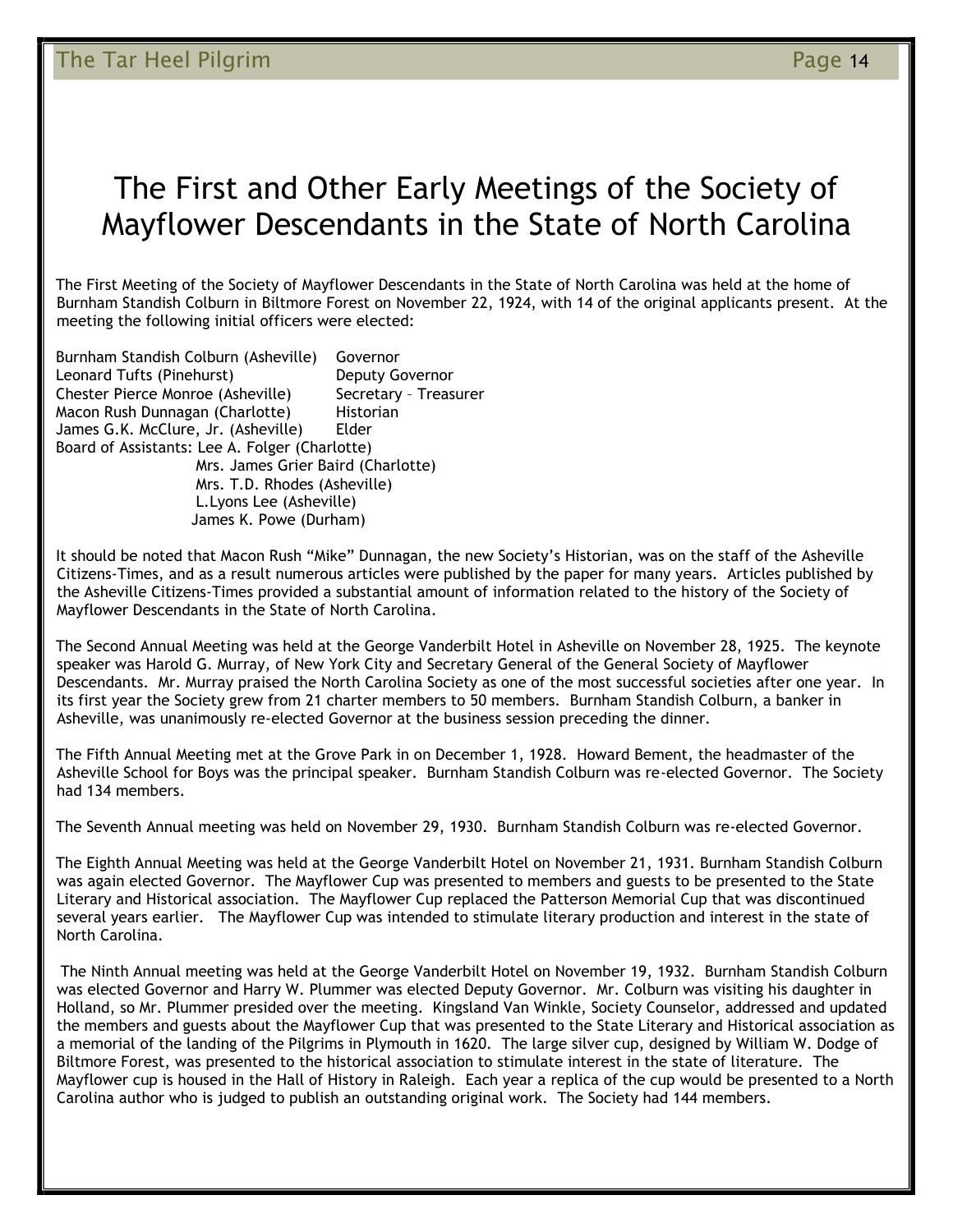The Tenth Annual Meeting was held on November 18, 1933 at the George Vanderbilt Hotel. Harry W. Plummer was elected Governor of the Society succeeding Burnham Standish Colburn, who has served as Governor since the Society's founding. Mr. Plummer was a civil engineer and former mayor of Asheville. He congratulated Burnham Standish Colburn for being elected Governor – General of the General Society of Mayflower Descendants at the triennial Congress held in September 1933. Kingsland Van Winkle was elected Deputy Governor and Sam J. Ervin, Jr. was elected Counselor during the business meeting.

### The Formation of Colonies in North Carolina

In 1943, the Asheville Colony, the first colony in the state, was established at the home of Mr. and Mrs. Curtis Bynum, of Macon Avenue in Asheville according to an article published by the Asheville-Citizens Times on October 27, 1974 at the celebration of the Society's 50<sup>th</sup> Anniversary. Unfortunately, there were no minutes or other information about the Asheville Colony's first meeting. The Charlotte Colony was formed January 16, 1944. The Piedmont Colony was established October 18, 1944 and the colony's charter was granted November 2, 1974. The Central Carolina Colony was formed November 9, 1947. The October 1974 article said that other colonies followed shortly, with the last, the Northeast Colony formed in 1974. At that point, the North Carolina Society had six colonies with over 400 members.